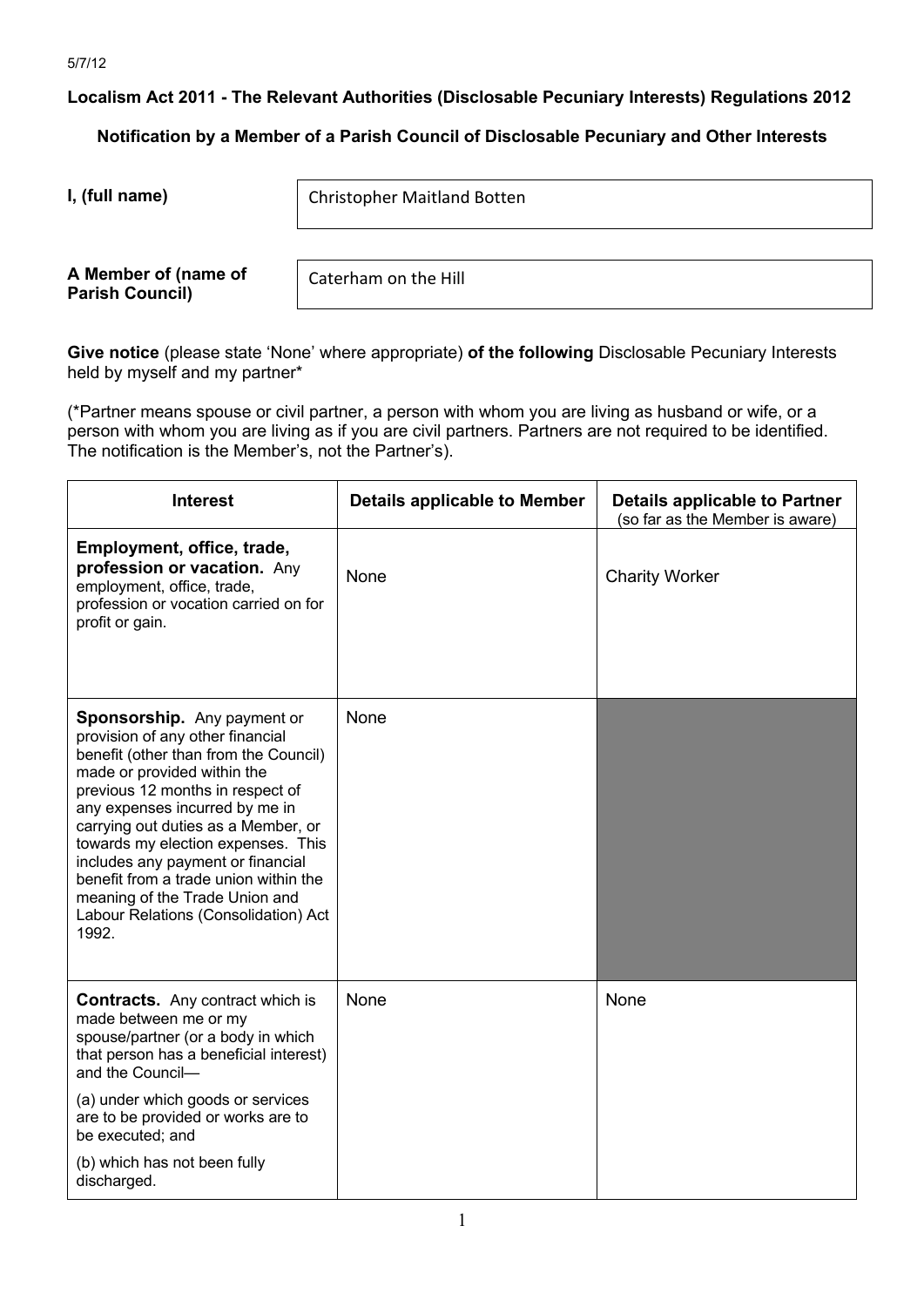| <b>Interest</b>                                                                                                                                                                                                                                                                   | <b>Details applicable to Member</b>         | <b>Details applicable to Partner</b><br>(so far as the Member is aware) |
|-----------------------------------------------------------------------------------------------------------------------------------------------------------------------------------------------------------------------------------------------------------------------------------|---------------------------------------------|-------------------------------------------------------------------------|
| <b>Land.</b> Any beneficial interest in<br>land which is within the Council's<br>area (e.g. my home).                                                                                                                                                                             | My home, 13 Avenue Road<br>Caterham CR3 5TR | Same                                                                    |
| Licences. Any licence (alone or<br>jointly with others) to occupy land in<br>the Council's area for a month or<br>longer.                                                                                                                                                         | None                                        | None                                                                    |
| <b>Corporate tenancies. Any</b><br>tenancy where (to my knowledge)-                                                                                                                                                                                                               | None                                        | None                                                                    |
| (a) the landlord is the Council; and                                                                                                                                                                                                                                              |                                             |                                                                         |
| (b) the tenant is a body in which I or<br>my spouse / partner has a beneficial<br>interest.                                                                                                                                                                                       |                                             |                                                                         |
| <b>Securities.</b> Any beneficial interest<br>in securities of a body where-                                                                                                                                                                                                      | None                                        | None                                                                    |
| (a) that body (to my knowledge) has<br>a place of business or land in the<br>Council's area; and                                                                                                                                                                                  |                                             |                                                                         |
| (b) either-                                                                                                                                                                                                                                                                       |                                             |                                                                         |
| (i) the total nominal value of the<br>securities exceeds £25,000 or one<br>hundredth of the total issued share<br>capital of that body; or                                                                                                                                        |                                             |                                                                         |
| (ii) if the share capital of that body is<br>of more than one class, the total<br>nominal value of the shares of any<br>one class in which I (or my<br>spouse/partner) have a beneficial<br>interest exceeds one hundredth of<br>the total issued share capital of that<br>class. |                                             |                                                                         |